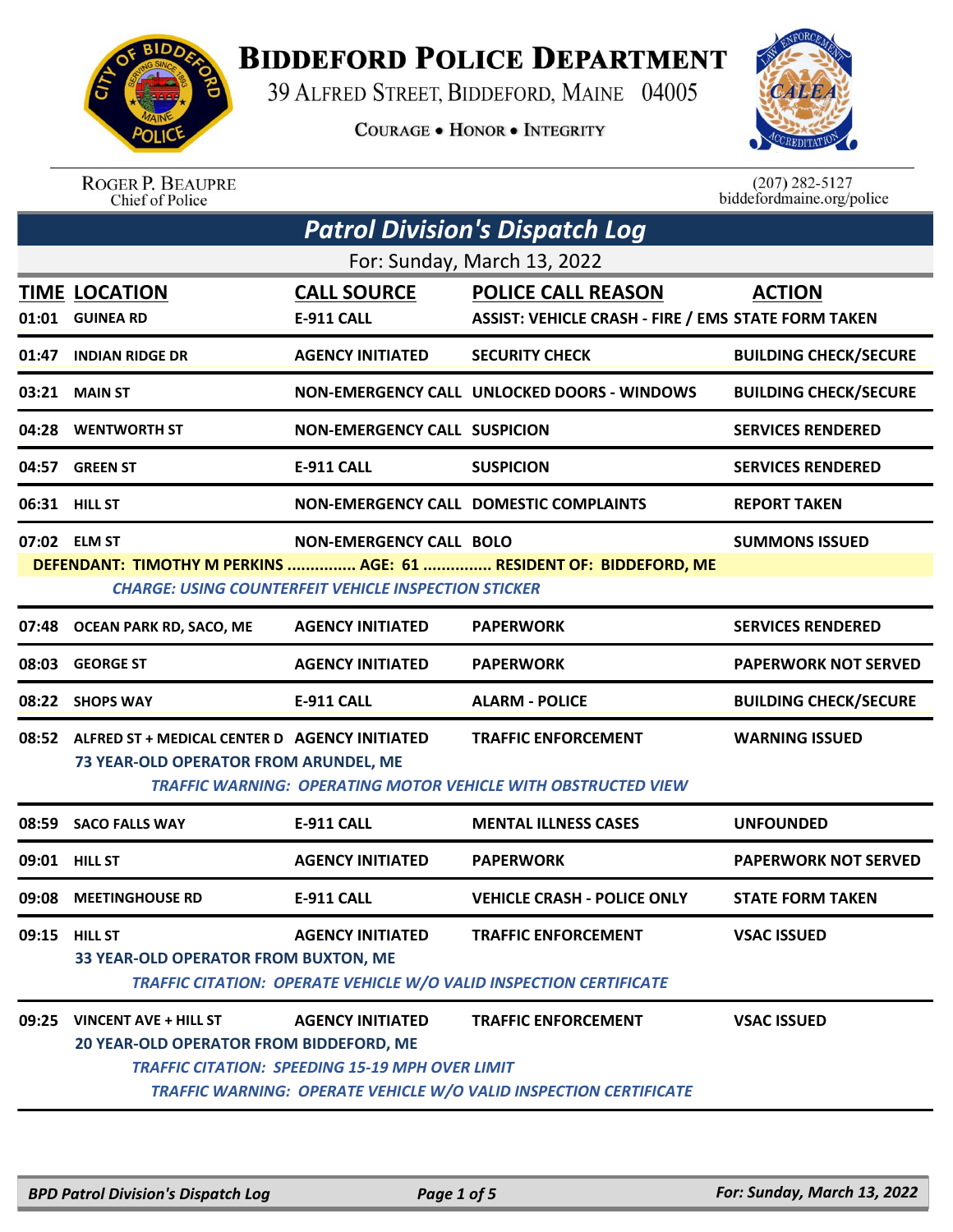|       | <b>TIME LOCATION</b><br>09:40 PIERSONS LN<br>DEFENDANT: JUVENILE - A  AGE: 15  RESIDENT OF: BIDDEFORD, ME<br><b>CHARGE: AGGRAVATED ASSAULT (FELONY)</b>                                                                                                                                                                           | <b>CALL SOURCE</b><br><b>AGENCY INITIATED</b>                                     | <b>POLICE CALL REASON</b><br><b>OUT FOR FOLLOW UP</b>                                                    | <b>ACTION</b><br><b>SUMMONS ISSUED</b> |  |  |
|-------|-----------------------------------------------------------------------------------------------------------------------------------------------------------------------------------------------------------------------------------------------------------------------------------------------------------------------------------|-----------------------------------------------------------------------------------|----------------------------------------------------------------------------------------------------------|----------------------------------------|--|--|
|       | 10:02 WENTWORTH ST                                                                                                                                                                                                                                                                                                                | NON-EMERGENCY CALL ROBBERY                                                        |                                                                                                          | <b>REPORT TAKEN</b>                    |  |  |
|       | 10:43 ALFRED ST<br><b>68 YEAR-OLD OPERATOR FROM BIDDEFORD, ME</b>                                                                                                                                                                                                                                                                 | <b>AGENCY INITIATED</b><br><b>TRAFFIC WARNING: SPEEDING 10-14 MPH OVER LIMIT</b>  | <b>TRAFFIC ENFORCEMENT</b>                                                                               | <b>WARNING ISSUED</b>                  |  |  |
|       | 10:50 ELM ST<br>23 YEAR-OLD OPERATOR FROM BIDDEFORD, ME                                                                                                                                                                                                                                                                           | <b>AGENCY INITIATED</b><br><b>TRAFFIC WARNING: SPEEDING 1-9 MPH OVER LIMIT</b>    | <b>TRAFFIC ENFORCEMENT</b><br><b>TRAFFIC WARNING: OPERATING VEHICLE WITH SUB-STANDARD WINDOW TINT</b>    | <b>WARNING ISSUED</b>                  |  |  |
|       | 10:53 MEDICAL CENTER DR                                                                                                                                                                                                                                                                                                           | <b>NON-EMERGENCY CALL THEFT</b>                                                   |                                                                                                          | <b>REPORT TAKEN</b>                    |  |  |
|       | 10:57 ELM ST<br>32 YEAR-OLD OPERATOR FROM BIDDEFORD, ME                                                                                                                                                                                                                                                                           | <b>AGENCY INITIATED</b>                                                           | <b>TRAFFIC ENFORCEMENT</b><br><b>TRAFFIC CITATION: OPERATE VEHICLE W/O VALID INSPECTION CERTIFICATE</b>  | <b>VSAC ISSUED</b>                     |  |  |
|       | 11:19 LEMIEUX ST                                                                                                                                                                                                                                                                                                                  |                                                                                   | NON-EMERGENCY CALL UNLOCKED DOORS - WINDOWS                                                              | <b>SERVICES RENDERED</b>               |  |  |
|       | 11:28 SACO FALLS WAY<br>DEFENDANT: LUIZ C OLIVEIRA  AGE: 56  RESIDENT OF: BIDDEFORD, ME<br><b>CHARGE: VIOLATION OF PROTECTIVE ORDER</b><br><b>CHARGE: ASSAULT</b><br><b>CHARGE: VIOLATING CONDITION OF RELEASE</b>                                                                                                                | <b>E-911 CALL</b>                                                                 | <b>VIOL PROTECTION FROM HARASSM SUMMONS ISSUED</b>                                                       |                                        |  |  |
|       | 11:46 CUTTS ST                                                                                                                                                                                                                                                                                                                    | <b>AGENCY INITIATED</b>                                                           | <b>PAPERWORK</b>                                                                                         | <b>SUMMONS ISSUED</b>                  |  |  |
|       | DEFENDANT: JUVENILE - V  AGE: 16  RESIDENT OF: BIDDEFORD, ME<br>CHARGE: CRIMINAL MISCHIEF<br><b>CHARGE: CRIMINAL TRESPASS</b>                                                                                                                                                                                                     |                                                                                   |                                                                                                          |                                        |  |  |
|       | <b>12:11 VINE ST</b>                                                                                                                                                                                                                                                                                                              | <b>E-911 CALL</b>                                                                 | <b>MENTAL ILLNESS CASES</b>                                                                              | <b>SERVICES RENDERED</b>               |  |  |
|       | 12:16 MAY ST<br><b>AGENCY INITIATED</b><br><b>TRAFFIC ENFORCEMENT</b><br><b>VSAC ISSUED</b><br><b>19 YEAR-OLD OPERATOR FROM BIDDEFORD, ME</b><br>TRAFFIC CITATION: FAILING TO PRODUCE EVIDENCE OF VEHICLE INSURANCE<br><b>TRAFFIC WARNING: FAILURE TO REGISTER VEHICLE</b><br><b>TRAFFIC WARNING: SPEEDING 1-9 MPH OVER LIMIT</b> |                                                                                   |                                                                                                          |                                        |  |  |
|       | 12:23 ELM ST                                                                                                                                                                                                                                                                                                                      | <b>E-911 CALL</b>                                                                 | 911 MISUSE                                                                                               | <b>SERVICES RENDERED</b>               |  |  |
|       | 12:24 WEST ST                                                                                                                                                                                                                                                                                                                     | <b>NON-EMERGENCY CALL CHECK WELFARE</b>                                           |                                                                                                          | <b>SERVICES RENDERED</b>               |  |  |
| 12:57 | <b>GEORGE ST</b>                                                                                                                                                                                                                                                                                                                  | <b>AGENCY INITIATED</b>                                                           | <b>PAPERWORK</b>                                                                                         | <b>PAPERWORK NOT SERVED</b>            |  |  |
| 13:08 | <b>HILL ST + WEST ST</b><br>25 YEAR-OLD OPERATOR FROM BIDDEFORD, ME                                                                                                                                                                                                                                                               | <b>AGENCY INITIATED</b><br><b>TRAFFIC CITATION: SPEEDING 15-19 MPH OVER LIMIT</b> | <b>TRAFFIC ENFORCEMENT</b><br><b>TRAFFIC WARNING: FAILING TO NOTIFY STATE OF NAME AND ADDRESS CHANGE</b> | <b>VSAC ISSUED</b>                     |  |  |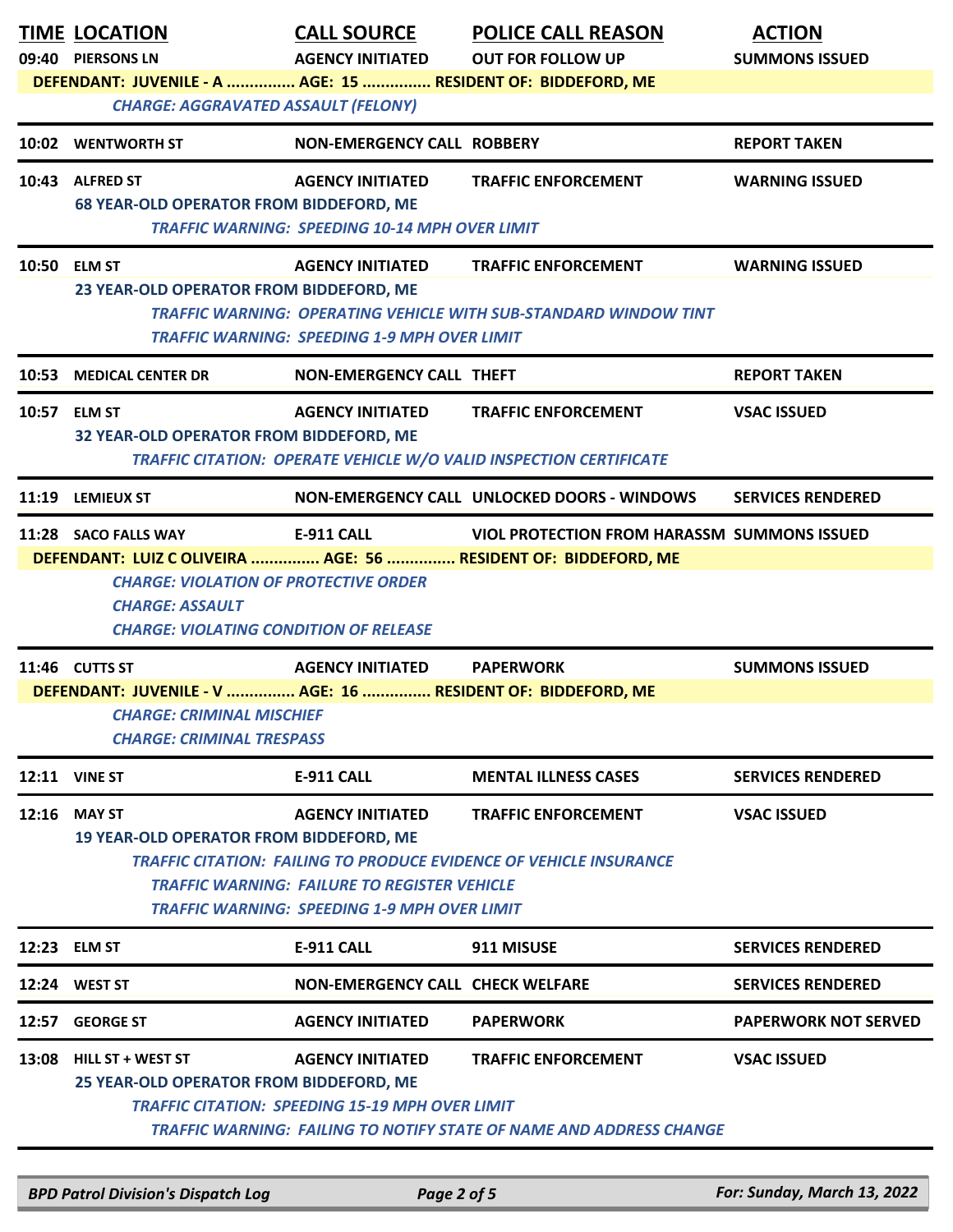|       | <b>TIME LOCATION</b><br>13:24 MAIN ST                                           | <b>CALL SOURCE</b><br><b>NON-EMERGENCY CALL JUVENILE OFFENSES</b>                | <b>POLICE CALL REASON</b>                                                | <b>ACTION</b><br><b>GONE ON ARRIVAL</b> |
|-------|---------------------------------------------------------------------------------|----------------------------------------------------------------------------------|--------------------------------------------------------------------------|-----------------------------------------|
| 13:27 | <b>WEST ST + PROSPECT ST</b><br><b>68 YEAR-OLD OPERATOR FROM BIDDEFORD, ME</b>  | <b>AGENCY INITIATED</b>                                                          | <b>TRAFFIC ENFORCEMENT</b>                                               | <b>WARNING ISSUED</b>                   |
|       |                                                                                 |                                                                                  | <b>TRAFFIC WARNING: OPERATE VEHICLE W/O VALID INSPECTION CERTIFICATE</b> |                                         |
|       | 13:32 MARINER WAY                                                               | <b>E-911 CALL</b>                                                                | <b>VEHICLE CRASH - POLICE ONLY</b>                                       | <b>SERVICES RENDERED</b>                |
| 13:37 | <b>DUPONT AVE</b>                                                               | NON-EMERGENCY CALL PARKING COMPLAINT                                             |                                                                          | <b>PARKING TICKET ISSUED</b>            |
|       | 14:02 BOULDER WAY                                                               | <b>E-911 CALL</b>                                                                | <b>SUSPICION</b>                                                         | <b>TRANSPORT TO HOSPITAL</b>            |
|       | 14:07 WEST ST                                                                   | <b>AGENCY INITIATED</b>                                                          | <b>MENTAL ILLNESS CASES</b>                                              | <b>SERVICES RENDERED</b>                |
|       | 14:33 MOUNTAIN RD + BOULDER WAY E-911 CALL                                      |                                                                                  | <b>ASSIST: VEHICLE CRASH - FIRE / EMS STATE FORM TAKEN</b>               |                                         |
|       | 15:05 MAIN ST                                                                   | NON-EMERGENCY CALL DISTURBANCE / NOISE                                           |                                                                          | <b>WARNING ISSUED</b>                   |
|       | 15:14 SACO FALLS WAY                                                            | <b>E-911 CALL</b>                                                                | <b>CHECK WELFARE</b>                                                     | <b>TRANSPORT TO HOSPITAL</b>            |
|       | 15:17 SOUTH ST                                                                  | NON-EMERGENCY CALL DISTURBANCE / NOISE                                           |                                                                          | <b>REPORT TAKEN</b>                     |
|       | 15:56 PROSPECT ST                                                               | NON-EMERGENCY CALL HARASSMENT                                                    |                                                                          | <b>NO VIOLATION</b>                     |
|       | 16:02 ALFRED ST                                                                 |                                                                                  | NON-EMERGENCY CALL MENTAL ILLNESS CASES                                  | <b>SERVICES RENDERED</b>                |
|       | 16:17 BOULDER WAY                                                               | <b>AGENCY INITIATED</b>                                                          | <b>ARTICLES LOST/FOUND</b>                                               | <b>REPORT TAKEN</b>                     |
|       | 16:41 POOL ST + MEETINGHOUSE RD<br>58 YEAR-OLD OPERATOR FROM CORPUS CHRISTI, TX | <b>AGENCY INITIATED</b><br><b>TRAFFIC WARNING: SPEEDING 10-14 MPH OVER LIMIT</b> | <b>TRAFFIC ENFORCEMENT</b>                                               | <b>WARNING ISSUED</b>                   |
| 16:49 | <b>SACO FALLS WAY</b>                                                           | <b>E-911 CALL</b>                                                                | <b>DISTURBANCE / NOISE</b>                                               | <b>NO VIOLATION</b>                     |
|       | 16:56 BOULDER WAY                                                               | <b>NON-EMERGENCY CALL SUSPICION</b>                                              |                                                                          | <b>SERVICES RENDERED</b>                |
|       | 17:02 MIDDLE ST                                                                 | NON-EMERGENCY CALL PARKING COMPLAINT                                             |                                                                          | <b>GONE ON ARRIVAL</b>                  |
| 17:09 | <b>QUARRY LN</b>                                                                | NON-EMERGENCY CALL ASSIST OTHER AGENCY                                           |                                                                          | <b>SERVICES RENDERED</b>                |
|       | 17:16 HARVEY ST                                                                 |                                                                                  | NON-EMERGENCY CALL VEHICLE CRASH - POLICE ONLY                           | <b>NO ACTION REQUIRED</b>               |
| 17:20 | <b>HIGH ST</b>                                                                  | <b>E-911 CALL</b>                                                                | <b>DOMESTIC COMPLAINTS</b>                                               | <b>REPORT TAKEN</b>                     |
|       | 17:25 WENTWORTH ST                                                              |                                                                                  | <b>NON-EMERGENCY CALL MENTAL ILLNESS CASES</b>                           | <b>SERVICES RENDERED</b>                |
|       | 17:28 ALFRED ST                                                                 | <b>E-911 CALL</b>                                                                | <b>BOLO</b>                                                              | <b>UNFOUNDED</b>                        |
|       | 17:48 GRAHAM ST                                                                 | <b>NON-EMERGENCY CALL CHECK WELFARE</b>                                          |                                                                          | <b>SERVICES RENDERED</b>                |
| 18:21 | <b>MAY ST + AMHERST ST</b><br>22 YEAR-OLD OPERATOR FROM SACO, ME                | <b>AGENCY INITIATED</b><br><b>TRAFFIC WARNING: SPEEDING 10-14 MPH OVER LIMIT</b> | <b>TRAFFIC ENFORCEMENT</b>                                               | <b>WARNING ISSUED</b>                   |
| 18:29 | <b>SOUTH ST + MAY ST</b><br>21 YEAR-OLD OPERATOR FROM BIDDEFORD, ME             | <b>AGENCY INITIATED</b><br><b>TRAFFIC WARNING: FAILURE TO REGISTER VEHICLE</b>   | <b>TRAFFIC ENFORCEMENT</b>                                               | <b>WARNING ISSUED</b>                   |
|       | <b>BPD Patrol Division's Dispatch Log</b>                                       | Page 3 of 5                                                                      |                                                                          | For: Sunday, March 13, 2022             |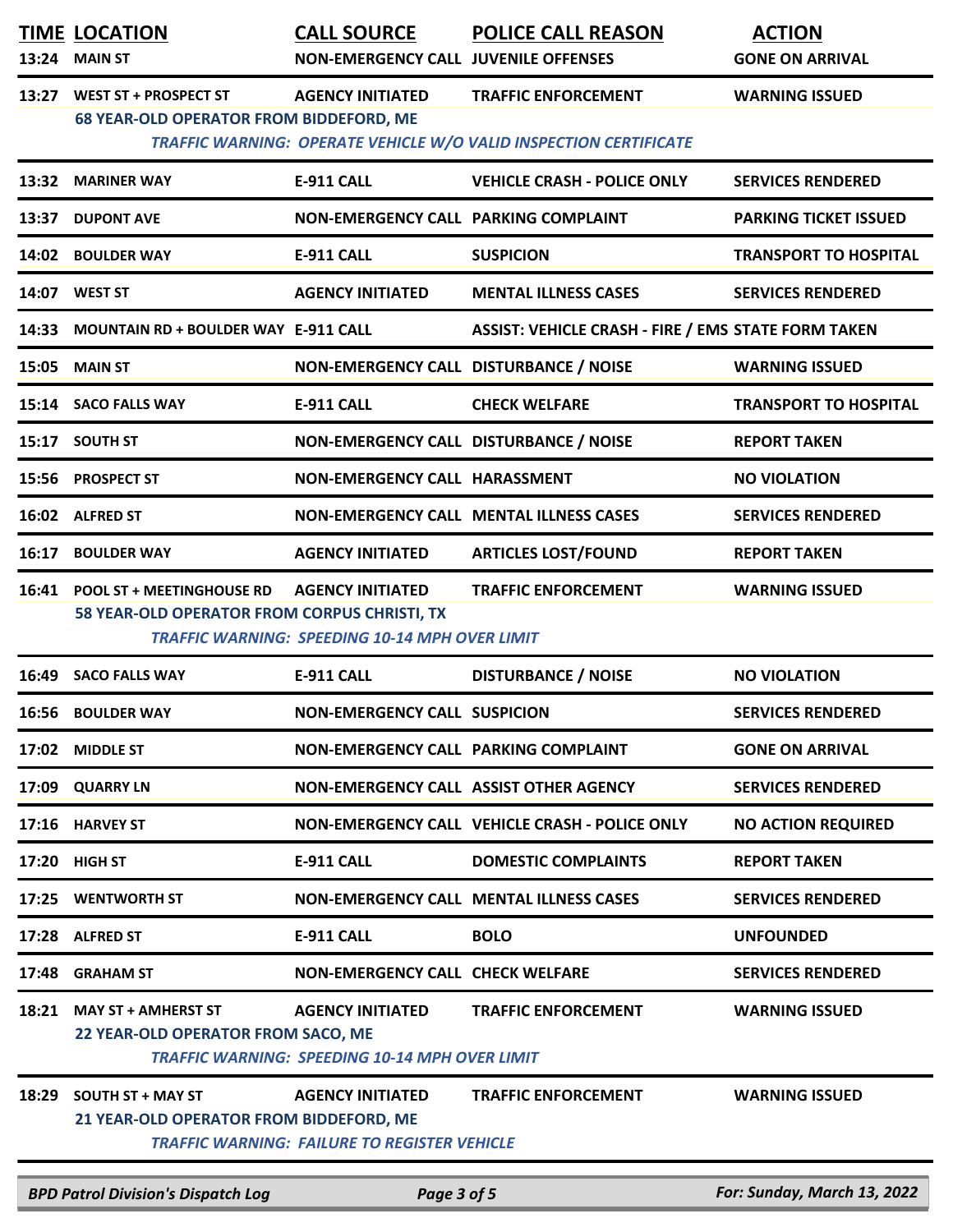|       | <b>TIME LOCATION</b><br>18:39 ELM ST + CUTTS ST<br>34 YEAR-OLD OPERATOR FROM BIDDEFORD, ME | <b>CALL SOURCE</b><br><b>AGENCY INITIATED</b>                                           | <b>POLICE CALL REASON</b><br><b>TRAFFIC ENFORCEMENT</b><br>TRAFFIC WARNING: OPERATE VEHICLE W/O VALID INSPECTION CERTIFICATE | <b>ACTION</b><br><b>WARNING ISSUED</b> |
|-------|--------------------------------------------------------------------------------------------|-----------------------------------------------------------------------------------------|------------------------------------------------------------------------------------------------------------------------------|----------------------------------------|
|       | 18:52 OCEAN VIEW DR                                                                        | <b>E-911 CALL</b>                                                                       | 911 MISUSE                                                                                                                   | <b>SERVICES RENDERED</b>               |
|       | <b>18:59 HILL ST</b>                                                                       | <b>NON-EMERGENCY CALL WARRANT ARREST</b>                                                |                                                                                                                              | <b>NEGATIVE CONTACT</b>                |
| 19:01 | <b>BOULDER WAY</b>                                                                         | <b>E-911 CALL</b>                                                                       | 911 MISUSE                                                                                                                   | <b>BUILDING CHECK/SECURE</b>           |
|       | 19:21 ELM ST + GRAYSON ST<br>50 YEAR-OLD OPERATOR FROM BIDDEFORD, ME                       | <b>AGENCY INITIATED</b><br><b>TRAFFIC WARNING: OPERATING WITH INADEQUATE HEADLIGHTS</b> | <b>TRAFFIC ENFORCEMENT</b>                                                                                                   | <b>WARNING ISSUED</b>                  |
|       | 19:25 ALFRED ST + ARENA DR<br><b>18 YEAR-OLD OPERATOR FROM SACO, ME</b>                    | <b>AGENCY INITIATED</b><br><b>TRAFFIC WARNING: OPERATING WITH INADEQUATE HEADLIGHTS</b> | <b>TRAFFIC ENFORCEMENT</b><br><b>TRAFFIC WARNING: FAILING TO HAVE MOTOR VEHICLE LICENSE IN POSSESION</b>                     | <b>WARNING ISSUED</b>                  |
|       | 19:35 POOL ST                                                                              | <b>NON-EMERGENCY CALL THEFT</b>                                                         |                                                                                                                              | <b>REPORT TAKEN</b>                    |
|       | 19:42 WENTWORTH ST                                                                         | <b>AGENCY INITIATED</b>                                                                 | <b>MENTAL ILLNESS CASES</b>                                                                                                  | <b>SERVICES RENDERED</b>               |
|       | 19:56 SUMMER ST                                                                            | NON-EMERGENCY CALL PARKING COMPLAINT                                                    |                                                                                                                              | <b>SERVICES RENDERED</b>               |
|       | 20:23 ALFRED ST<br><b>16 YEAR-OLD OPERATOR FROM LYMAN, ME</b>                              | <b>AGENCY INITIATED</b><br><b>TRAFFIC WARNING: OPERATING WITH INADEQUATE HEADLIGHTS</b> | <b>TRAFFIC ENFORCEMENT</b>                                                                                                   | <b>WARNING ISSUED</b>                  |
|       | 20:36 GUINEA RD + PROCTOR RD<br>28 YEAR-OLD OPERATOR FROM BIDDEFORD, ME                    | <b>AGENCY INITIATED</b><br><b>TRAFFIC WARNING: SPEEDING 10-14 MPH OVER LIMIT</b>        | <b>TRAFFIC ENFORCEMENT</b>                                                                                                   | <b>WARNING ISSUED</b>                  |
| 20:36 | <b>ALFRED ST + BOULDER WAY</b><br>24 YEAR-OLD OPERATOR FROM COLOMBIA, 00                   | <b>AGENCY INITIATED</b><br><b>TRAFFIC WARNING: SPEEDING 10-14 MPH OVER LIMIT</b>        | <b>TRAFFIC ENFORCEMENT</b>                                                                                                   | <b>WARNING ISSUED</b>                  |
| 20:45 | <b>WENTWORTH ST</b>                                                                        |                                                                                         | <b>NON-EMERGENCY CALL MENTAL ILLNESS CASES</b>                                                                               | <b>SERVICES RENDERED</b>               |
| 21:07 | <b>WEST ST + GRANITE ST</b><br>57 YEAR-OLD OPERATOR FROM HYDE PARK, MA                     | <b>AGENCY INITIATED</b><br><b>TRAFFIC WARNING: SPEEDING 10-14 MPH OVER LIMIT</b>        | <b>TRAFFIC ENFORCEMENT</b>                                                                                                   | <b>WARNING ISSUED</b>                  |
| 21:12 | <b>ALFRED ST + ANDREWS RD</b><br>57 YEAR-OLD OPERATOR FROM SANFORD, ME                     | <b>AGENCY INITIATED</b><br><b>TRAFFIC WARNING: FAILURE TO REGISTER VEHICLE</b>          | <b>TRAFFIC ENFORCEMENT</b>                                                                                                   | <b>WARNING ISSUED</b>                  |
| 21:13 | <b>WENTWORTH ST</b>                                                                        |                                                                                         | NON-EMERGENCY CALL MENTAL ILLNESS CASES                                                                                      | <b>SERVICES RENDERED</b>               |
| 21:20 | <b>GRANITE ST + ALISON AVE</b><br>38 YEAR-OLD OPERATOR FROM BIDDEFORD, ME                  | <b>AGENCY INITIATED</b><br><b>TRAFFIC CITATION: SPEEDING 15-19 MPH OVER LIMIT</b>       | <b>TRAFFIC ENFORCEMENT</b>                                                                                                   | <b>VSAC ISSUED</b>                     |
| 21:23 | <b>MT VERNON ST</b>                                                                        | NON-EMERGENCY CALL ESCORTS / RELAYS                                                     |                                                                                                                              | <b>SERVICES RENDERED</b>               |
|       | <b>BPD Patrol Division's Dispatch Log</b>                                                  | Page 4 of 5                                                                             |                                                                                                                              | For: Sunday, March 13, 2022            |